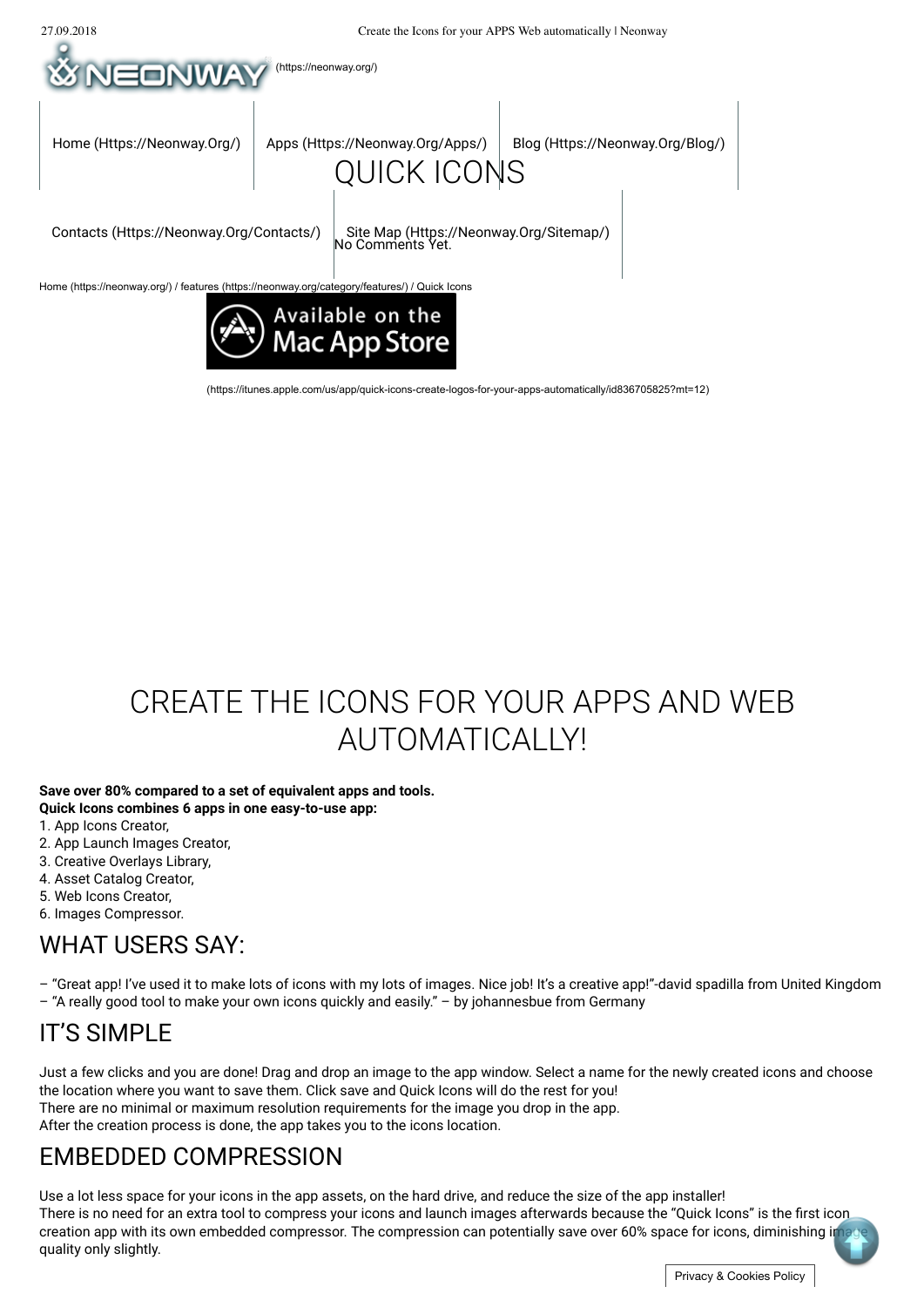## 27.09.2018 Create the Icons for your APPS Web automatically | Neonway CREATIVE OVERLAYS

Apply visual effects and final touches to the icons.

# APP ASSETS CREATION

"Quick Icons" creates a full set of icons and launch images you'll need to make an app for iPhone, iPad and Apple Watch, Android, macOS and Windows.

## SUPPORTTED PLATFORMS AND FORMATS FOR ICONS

- iPhone, iPad and Apple Watch (standard & retina png-files),
- macOS (.icns and iconset standard & retina),
- Android (All icons for ldpi, mdpi, hdpi, xhdpi, xxhdpi, xxxhdpi resolutions),
- Amazon App Store (png-files),
- Windows (.ico and png-files),
- Windows Phone (png-files),
- Windows Desktop App Store and App (png-files).
- BlackBerry (png-files).

## SUPPORTTED PLATFORMS FOR LAUNCH IMAGES & SCREENS

– iOS,

- Android,
- Windows Phone.

### WEB ICONS CREATION

- Classical favicon.ico (48×48),
- Touch icons for iOS (png-files),
- Touch icons for Android (png-files),
- Touch icons for Windows (png-files),
- Favicons (png-files).

#### LEAVE A COMMENT

Logged in as AS (https://neonway.org/wp-admin/profile.php). Log out » (https://neonway.org/wp-login.php? action=logout&redirect\_to=https%3A%2F%2Fneonway.org%2Fquickicons%2F&\_wpnonce=a38feeb22e)

Comment

**SEND** 

**COPYRIGHT**

By using this form you agree with the storage and handling of your data by this website. See our Privacy Policy (https://neonway.org/privacy\_policy/)



Imprint (https://www.neonway.org/contact/), Cookie & privacy policy (https://www.neonway.org/privacy\_policy/), Privacy & Cookies Policy © 2018. All Rights Reserved